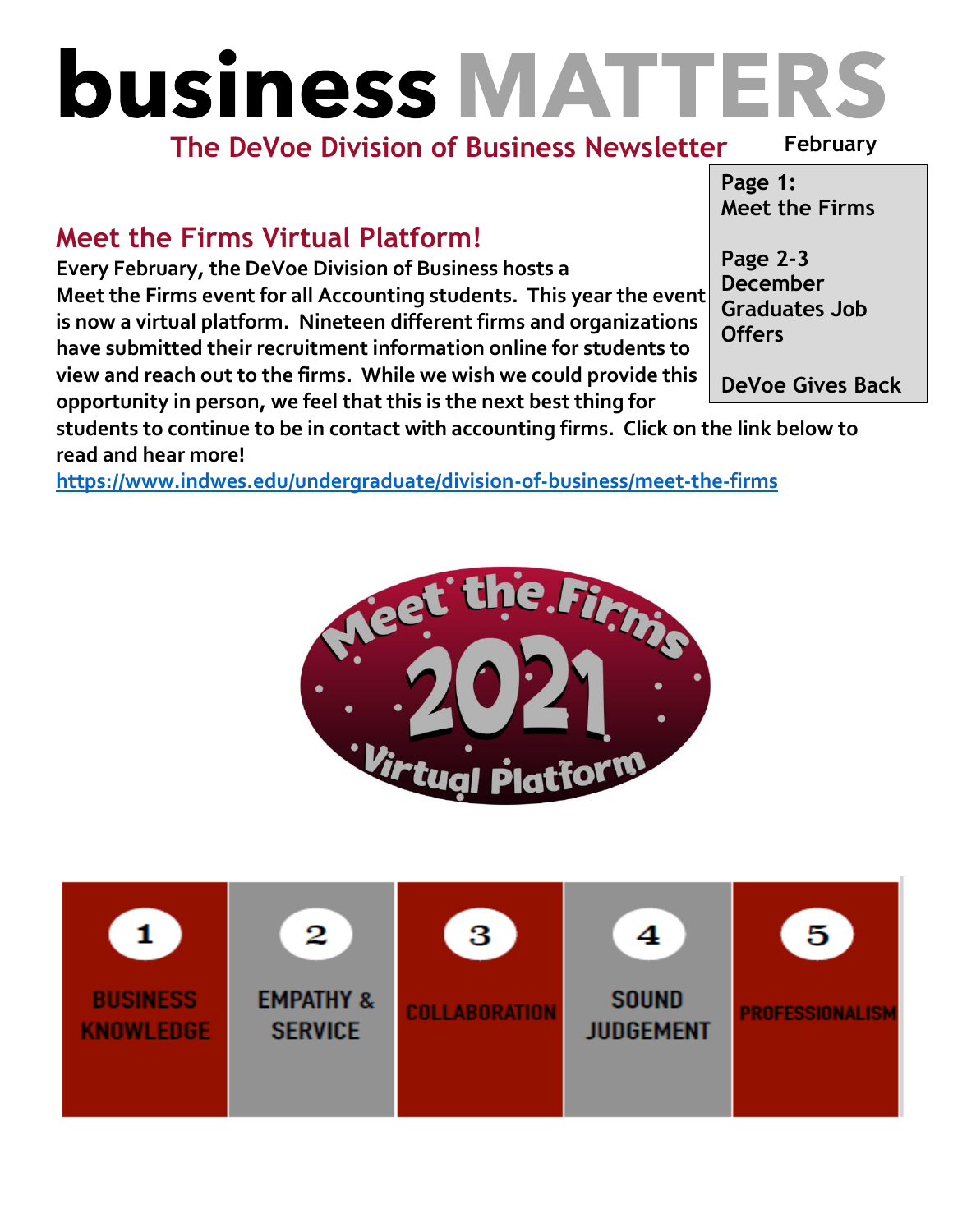## **December Graduates Job Offers!**







Sophie Clark, Business Administration Learning Commons Director



# Sydney Meyer, Accounting Assurance Associate



Neal Demmitt, Accounting/Management Tax Associate



Natalie Schultz, Business Administration Minor

Communications and Marketing Specialist